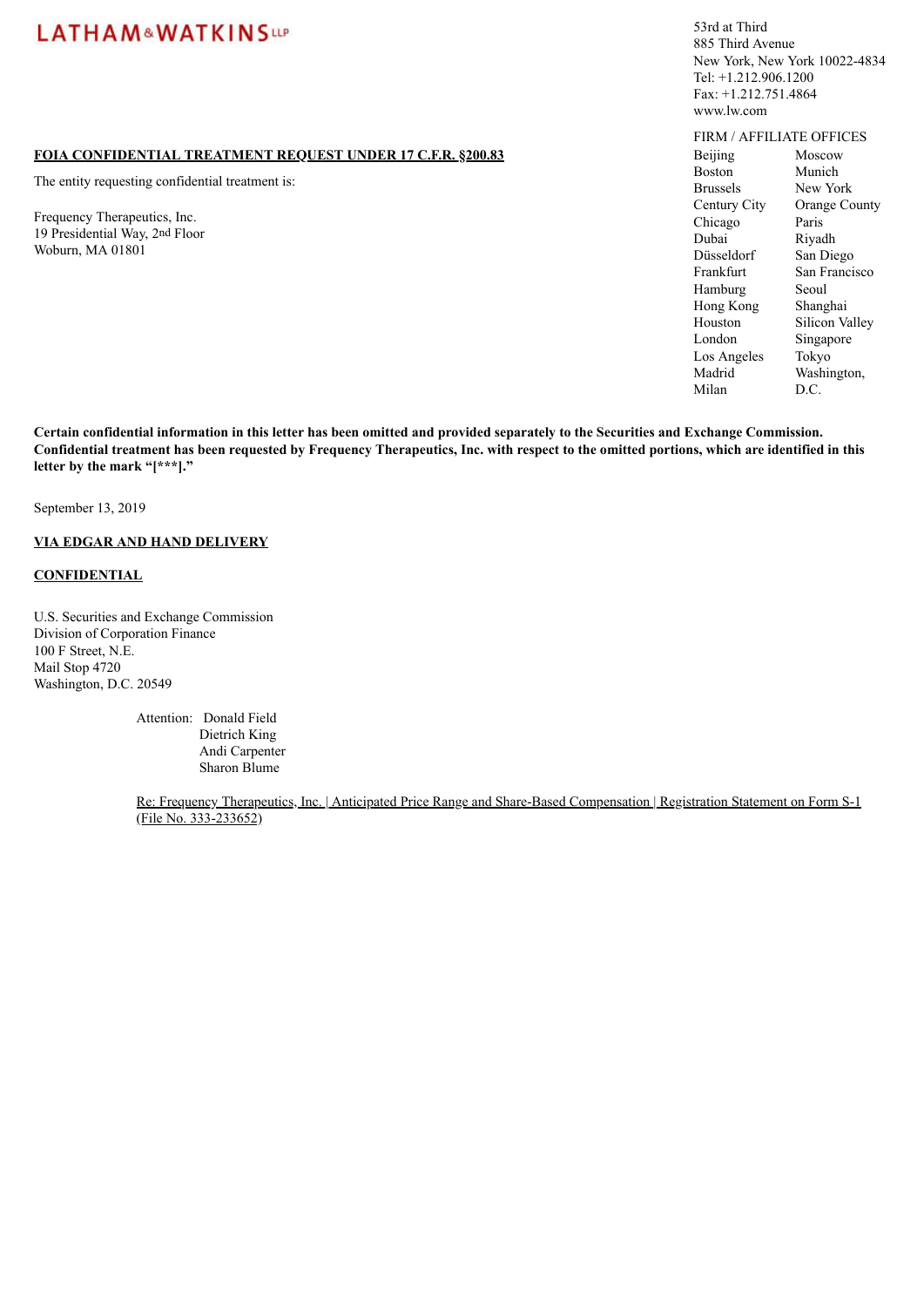#### Dear Mr. Field:

On behalf of Frequency Therapeutics, Inc. (the "*Company*"), we submit this letter to the staff (the "*Staf* ") of the Division of Corporation Finance of the Securities and Exchange Commission (the "*Commission*"). The Company confidentially submitted a draft of the above-referenced Registration Statement (the "*Registration Statement*") to the Commission on July 19, 2019, resubmitted the Registration Statement to the Commission on August 22, 2019, and subsequently filed the Registration Statement with the Commission on September 6, 2019. The purpose of this letter is to respond to an outstanding comment relating to share-based compensation that was provided to the Company in a letter from the Staff dated August 13, 2019. Because of the commercially sensitive nature of the information contained herein, this submission is accompanied by the Company's request for confidential treatment of selected portions of this letter pursuant to Rule 83 of the Commission's Rules on Information and Requests, 17 C.F.R. §200.83. A redacted letter has been filed on EDGAR, omitting the confidential information contained in the Letter.

For the convenience of the Staff, we are providing to the Staff copies of this letter by hand delivery. In this letter, we have recited the prior comment from the Staff in italicized, bold type and have followed the comment with the Company's response.

#### 3. Once you have an estimated offering price or range, please explain to us the reasons for any differences between the recent valuations of your common stock and the estimated offering price. This information will help facilitate our review of your accounting for equity issuance *including stock compensation and beneficial conversion features.*

#### *Estimated Preliminary IPO Price Range*

The Company supplementally advises the Staff that, while not yet reflected in the Registration Statement, based on discussions with the Company's board of directors (the "*Board*") and reflecting input from the lead underwriters (the "*Underwriters*") of the Company's proposed initial public offering of its common stock ("*IPO*"), if the Company were to commence marketing of the IPO today, the Company presently anticipates that the estimated price range would be approximately \$[\*\*\*] per share to \$[\*\*\*] per share (the "*Preliminary IPO Price Range*"), with a midpoint of approximately \$[\*\*\*] per share (the "*Preliminary Assumed IPO Price*"), before giving effect to an anticipated reverse stock split. The Company advises the Staff that the final range to be included in a pre-effective amendment to the Registration Statement will include a price range of no more than \$2.00, if the maximum price is \$10.00 per share or less, or 20% of the high end of the range, if the maximum price is greater than \$10.00 per share, unless otherwise approved by the Staff.

The Company's final range to be included in a pre-effective amendment to the Registration Statement remains under discussion between the Company and the Underwriters, and a bona fide price range will be included in an amendment to the Registration Statement prior to any distribution of the preliminary prospectus in connection with the Company's road show.

#### *Summary of Recent Option Grants and Common Stock Valuation*

The estimated fair value of the Company's common stock has been determined by the Board as of the date of each stock option grant or restricted stock award ("RSA"), with input from management after considering third-party valuations of the common stock, as well as the Board's assessment of additional objective and subjective factors that it believed were relevant and which may have changed from the date of the most recent third-party valuation through the date of the grant. This valuation methodology has been applied as there has been no public market to date for the common stock of the Company. These third-party valuations were performed in accordance with the guidance outlined in the American Institute of Certified Public Accountants' Accounting and Valuation Guide, *Valuation of Privately-Held-Company Equity Securities Issued as Compensation,* and were prepared using a hybrid method, which is a probability-weighted expected return method ("*PWERM*") where the equity value in one or more of the scenarios is calculated using an option pricing method ("*OPM*").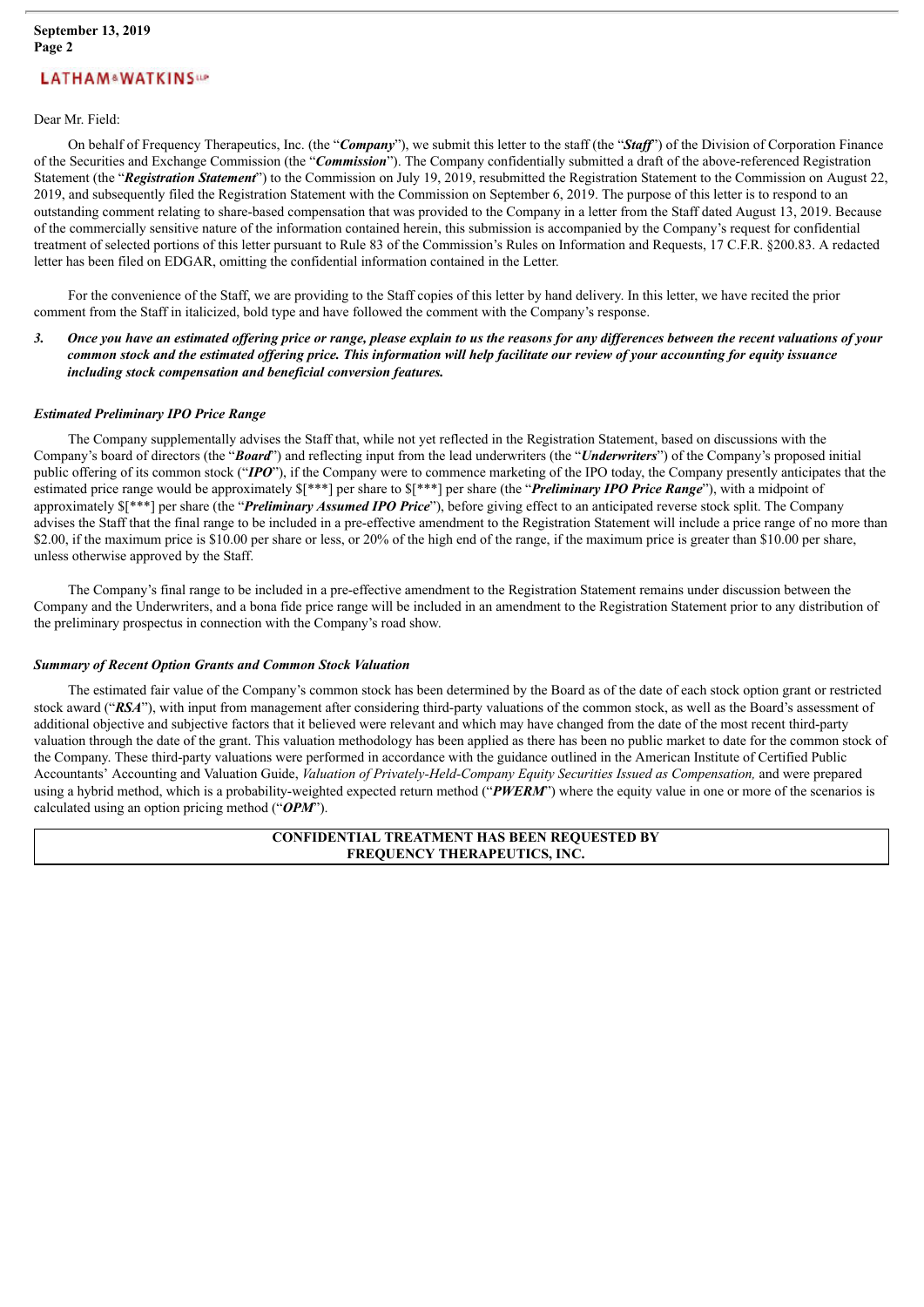The Company's most recent third-party valuations, which were used, in part, by the Board to determine the fair value of the Company's common stock as of the grant date of each option and/or restricted stock award, considered a combination of the following three future-event scenarios: an IPO scenario, a sale scenario, and a liquidation scenario. The equity value of the Company in the IPO scenario and the sale scenario was determined using market approaches. The IPO scenario assumed that all shares of preferred stock would convert into shares of common stock and would no longer have the liquidation preferences and preferential rights attributable to the preferred stock as compared to the common stock prior to the IPO. Each valuation probability-weighted the future-event scenarios based on the Company's assessment of its development pipeline and market conditions at that time. For the IPO scenario and the sale scenario, the Company then applied a discount for lack of marketability ("*DLOM*"), each determined by a put option analysis that considered the timing of each future-event scenario.

Since July 1, 2018, equity awards were granted as follows at the exercise or sale price that the Board determined to be the fair value per share of the Company's common stock on that date:

| <b>Grant Date</b>     | Type<br>of<br>award | Number of<br><b>Shares Subject</b><br>to Award<br>Granted |               | <b>Per Share Exercise</b><br><b>Price of Options or</b><br><b>Sale Price for RSAs</b> |    | <b>Fair Value</b><br>per<br><b>Share of</b><br>Common<br>Stock on<br><b>Grant Date</b> |  |
|-----------------------|---------------------|-----------------------------------------------------------|---------------|---------------------------------------------------------------------------------------|----|----------------------------------------------------------------------------------------|--|
| December 5, 2018      | Options             | 315,000                                                   | S             | 0.26                                                                                  | \$ | 0.26                                                                                   |  |
| December 5, 2018      | <b>RSAs</b>         | 50,000                                                    | S             | 0.26                                                                                  | \$ | 0.26                                                                                   |  |
| April 17, 2019        | Options             | 15,995,329                                                | <sup>\$</sup> | 0.50                                                                                  | \$ | 0.50                                                                                   |  |
| May 20, 2019          | Options             | 1,000,000                                                 | S             | 0.50                                                                                  | S  | 0.50                                                                                   |  |
| <b>August 2, 2019</b> | Options             | 1,215,000                                                 | <sup>\$</sup> | 1.11                                                                                  | \$ | 1.11                                                                                   |  |
| August 18, 2019       | Options             | 1,250,000                                                 | \$            | 1.11                                                                                  | S  | 1.11                                                                                   |  |
| September 11, 2019    | Options             | 850,000                                                   | \$            | 1.58                                                                                  |    | 1.58                                                                                   |  |

The Board's determination of each fair value was based, in part, on the results of a third-party valuation of the Company's common stock performed on October 31, 2018 (the "*October 31, 2018 Valuation*"), March 31, 2019 (the "*March 31, 2019 Valuation*"), July 19, 2019 (the "*July 19, 2019 Valuation*"), and September 6, 2019 (the "*September 6, 2019 Valuation*").

*December 5, 2018 Option and Restricted Stock Grants.* The Board determined that the fair value of the Company's common stock was \$0.26 per share as of December 5, 2018 based on input from management, the objective and subjective factors that it believed were relevant and the results of the October 31, 2018 Valuation. The October 31, 2018 Valuation was prepared taking into account the sale of shares of the Company's Series B preferred stock to new and existing investors on October 17, 2018, at a price of \$0.92 per share for total consideration of \$40.0 million. In the October 31, 2018 Valuation, the independent third-party valuation specialist used a hybrid back-solve method considering three scenarios in a PWERM framework and using the OPM to allocate value in one of the scenarios. The scenarios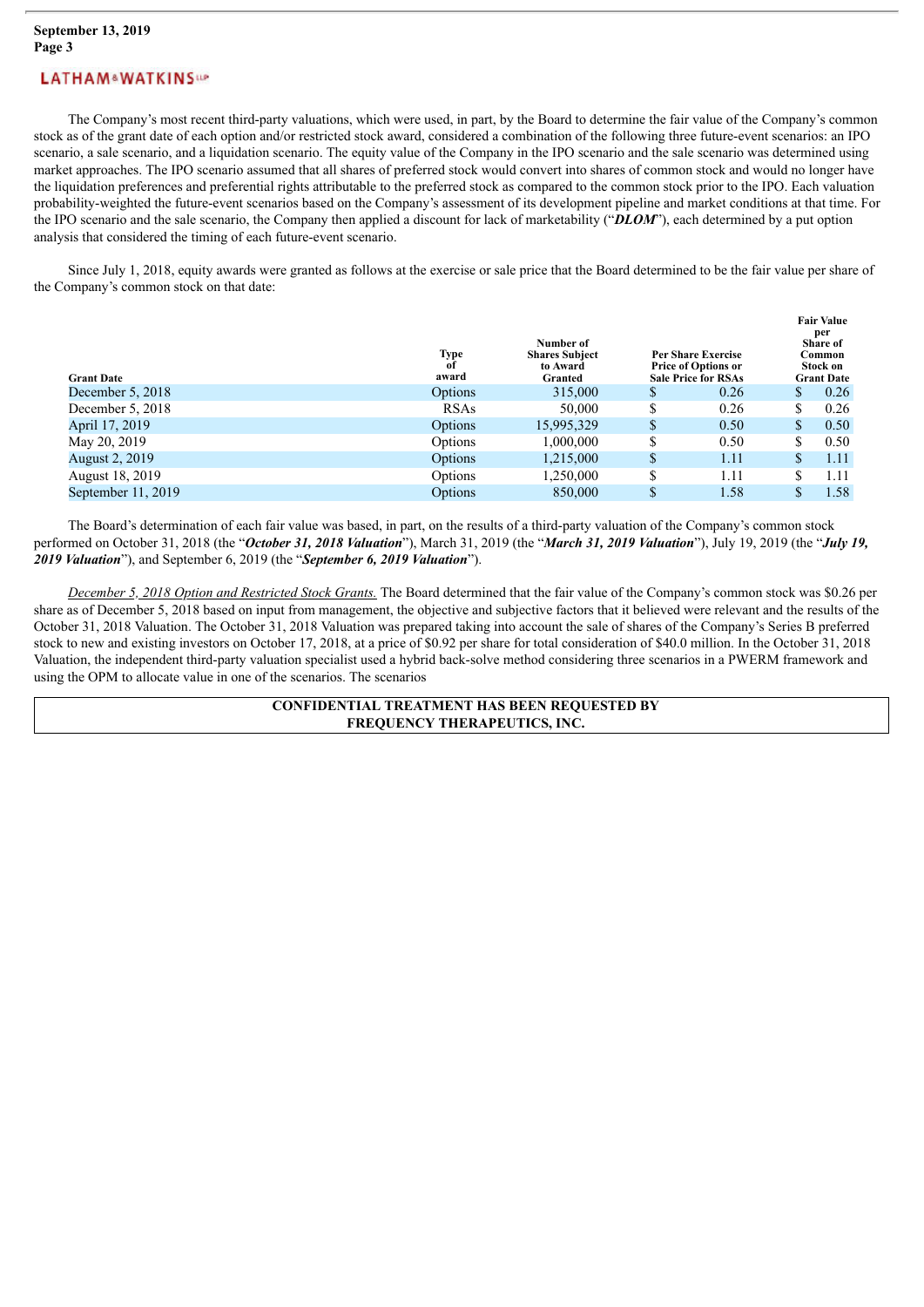included: a trade-sale scenario predicated on the Series B financing that transpired prior to the valuation date, an IPO scenario with reference to the arms' length capital transaction, and a liquidation scenario. Under the hybrid method, the per share value calculated under the three scenarios are weighted based on expected exit outcomes and the quality of the information specific to each allocation methodology to arrive at a final estimated fair value per share of the common stock before a DLOM is applied. The October 31, 2018 Valuation (i) assigned a 75% probability of occurrence to the trade-sale scenario, with a 71% volatility rate and a 1.9-year weighted average estimated term applied within the OPM, then reflected a DLOM of 35%; and (ii) assigned a 5% probability of occurrence to the IPO scenario, with a 30% discount rate and a 1.0-year estimated term to an IPO event, then reflected a DLOM of 15%. The liquidation scenario was weighted at 20% with no value allocated to the common stock for this scenario.

*April 17, 2019 and May 20, 2019 Option Grants.* The Board determined that the fair value of the Company's common stock was \$0.50 per share as of April 17, 2019 and May 20, 2019 based on input from management, the objective and subjective factors that it believed were relevant, and the results of the March 31, 2019 Valuation. In the March 31, 2019 Valuation, the independent third-party valuation specialist used a hybrid back-solve method considering three scenarios in a PWERM framework and using the OPM to allocate value in one of the scenarios. The scenarios included: a trade-sale scenario predicated on a projected future M&A transaction, an IPO scenario with reference to guideline IPO transactions, and a liquidation scenario. Under the hybrid method, the per share value calculated under the three scenarios are weighted based on expected exit outcomes and the quality of the information specific to each allocation methodology to arrive at a final estimated fair value per share of the common stock before a DLOM is applied. The March 31, 2019 Valuation (i) assigned a 70% probability of occurrence to the trade-sale scenario, with a 79% volatility rate and a 1.9-year weighted average estimated term applied within the OPM, then reflected a DLOM of 30%; and (ii) assigned a 20% probability of occurrence to the IPO scenario, with a 30% discount rate and a 0.7-year estimated term to an IPO event, then reflected a DLOM of 12.5%. The liquidation scenario was weighted at 10% with no value allocated to the common stock for this scenario. The March 31, 2019 Valuation also took into consideration clinical data from the unblinding of the Company's Phase 1 clinical trial for its primary product candidate, FX-322, in late January 2019 as well as the signing of a letter of intent on March 28, 2019 with Astellas Pharma, Inc. ("*Astellas*") for a corporate collaboration centered around FX-322. Further, it also reflects that the Company was actively seeking a lead investor for its Series C preferred stock crossover financing, did not execute a term sheet until May 21, 2019, and did not fill out the financing syndicate until some time thereafter. The closing of this crossover financing was contingent on the closing of the corporate partnership with Astellas.

*August 2, 2019 and August 18, 2019 Option Grants.* The Board determined that the fair value of the Company's common stock was \$1.11 per share as of August 2, 2019 and August 18, 2019 based on input from management, the objective and subjective factors that it believed were relevant and the results of the July 19, 2019 Valuation. The July 19, 2019 Valuation was prepared taking into account the sale of shares of the Company's Series C preferred stock to new and existing investors on July 17, 2019 at a price of \$1.57 per share for total consideration of \$62.0 million. In the July 19, 2019 Valuation, the independent third-party valuation specialist used a hybrid back-solve method considering two scenarios in a PWERM framework and using the OPM to allocate value in one of the scenarios. The scenarios included: a trade-sale scenario predicated on the Company's Series C financing and an IPO scenario with reference to guideline IPO transactions. Under the hybrid method, the per share value calculated under the two scenarios are weighted based on expected exit outcomes and the quality of the information specific to each allocation methodology to arrive at a final estimated fair value per share of the common stock before a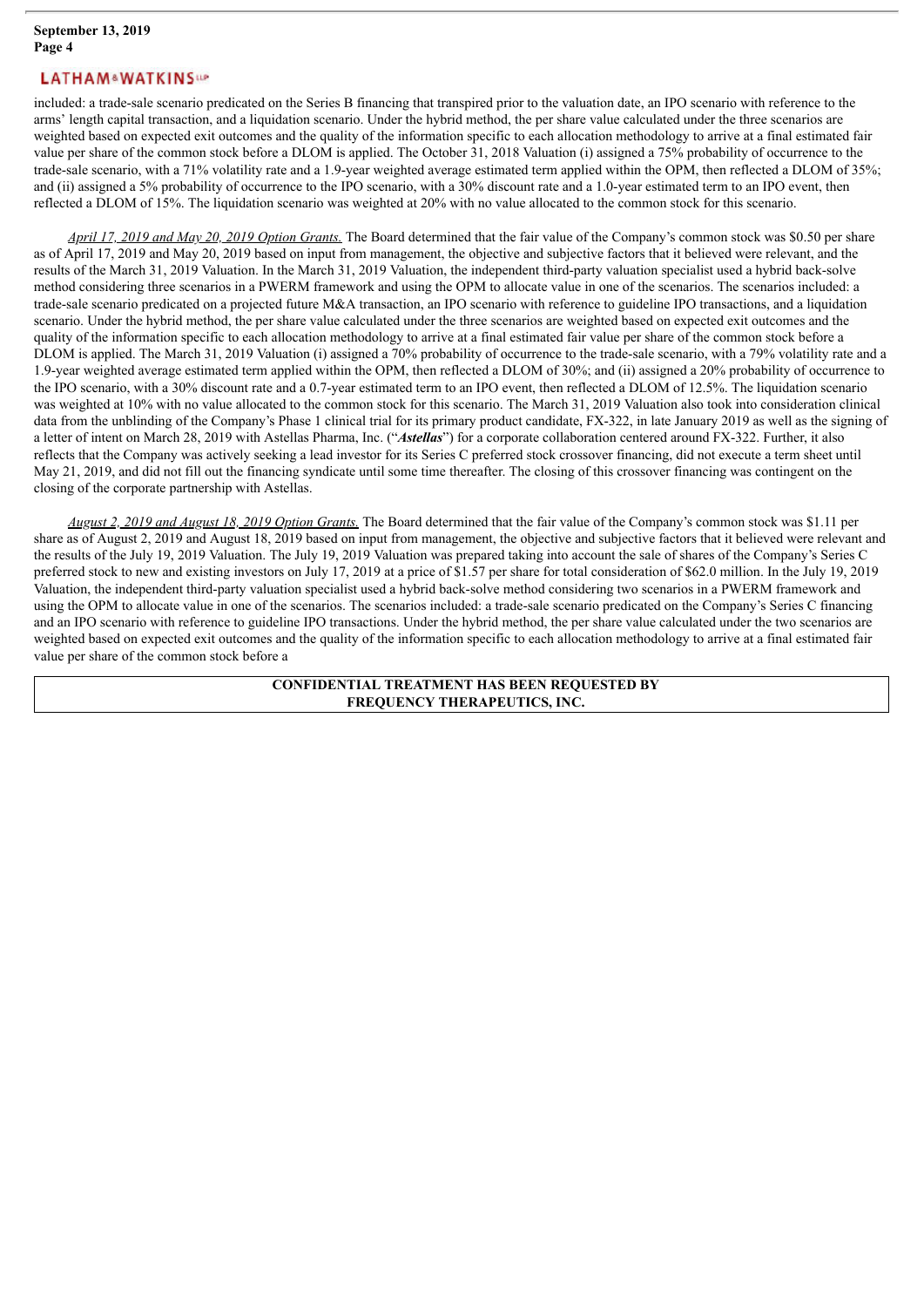DLOM is applied. The July 19, 2019 Valuation (i) assigned a 40% probability of occurrence to the trade-sale scenario, with a 79% volatility rate and a 1.5-year weighted average estimated term applied within the OPM, then reflected a DLOM of 30%; and (ii) assigned a 60% probability of occurrence to the IPO scenario, with a 25% discount rate and a 0.2-year estimated term to an IPO event, then reflected a DLOM of 10%. The July 19, 2019 Valuation also took into consideration the execution of the corporate collaboration with Astellas on July 17, 2019 and the confidential submission of the Registration Statement on July 19, 2019.

*September 11, 2019 Option Grants.* The Board determined that the fair value of the Company's common stock was \$1.58 per share as of September 11, 2019 based on input from management, the objective and subjective factors that it believed were relevant and the results of the September 6, 2019 Valuation. The September 6, 2019 Valuation was prepared taking into account the sale of shares of the Company's Series C preferred stock to new and existing investors on July 17, 2019 at a price of \$1.57 per share for total consideration of \$62.0 million. In the September 6, 2019 Valuation, the independent third-party valuation specialist used a hybrid back-solve method considering two scenarios in a PWERM framework and using the OPM to allocate value in one of the scenarios. The scenarios included: a trade-sale scenario predicated on the Company's Series C financing and an IPO scenario with reference to guideline IPO transactions. Under the hybrid method, the per share value calculated under the two scenarios are weighted based on expected exit outcomes and the quality of the information specific to each allocation methodology to arrive at a final estimated fair value per share of the common stock before a DLOM is applied. The September 6, 2019 Valuation (i) assigned a 15% probability of occurrence to the trade-sale scenario, with a 79% volatility rate and a 1.5-year weighted average estimated term applied within the OPM, then reflected a DLOM of 30%; and (ii) assigned a 85% probability of occurrence to the IPO scenario, with a 25% discount rate and a 0.24-year estimated term to an IPO event, then reflected a DLOM of 2.5%. The September 6, 2019 Valuation also took into consideration the execution of the corporate collaboration with Astellas on July 17, 2019 and the public filing of the Registration Statement on September 6, 2019.

#### *Comparison of the Most Recent Valuations and the Preliminary IPO Price Range*

As is typical in an initial public offering, the Preliminary IPO Price Range for the IPO was not derived using a formal determination of estimated fair value, but was determined based on discussions between the Company and the Underwriters. Prior to September 11, 2019, the Company and the Underwriters had not had any specific discussions regarding the Preliminary IPO Price Range. Among the factors that the Company considered in setting the Preliminary IPO Price Range were the following:

- an analysis of the typical valuation ranges seen in recent initial public offerings for clinical-stage biopharmaceutical companies;
- the general condition of the securities markets and the recent market prices of, and the demand for, publicly traded common stock of generally comparable companies;
- the recent performance of U.S. initial public offerings of generally comparable companies;
- estimates of business potential and earnings prospects for the Company and the industry in which it operates;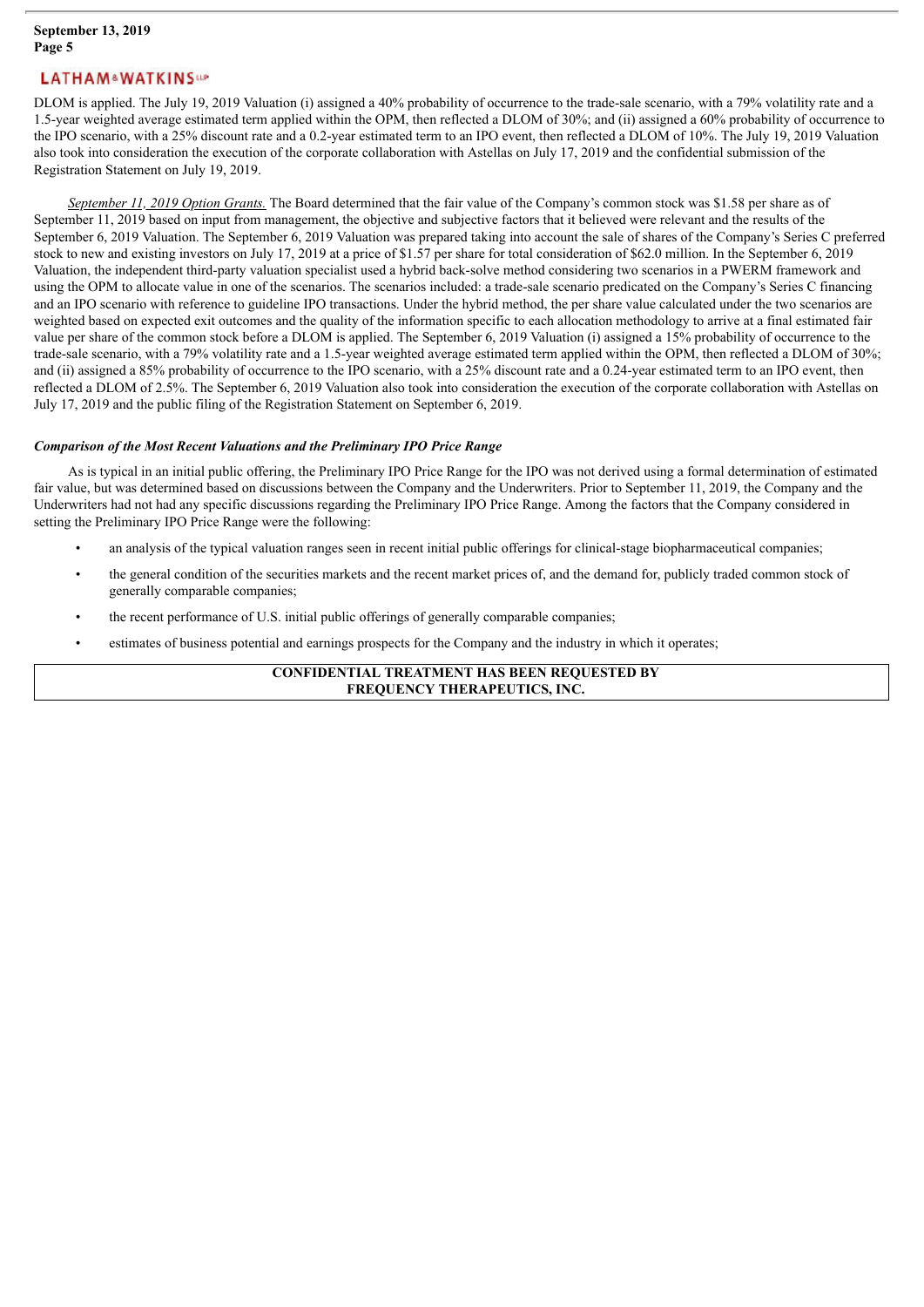- the Company's financial position and prospects;
- an assumption that there would be a receptive public trading market for pre-commercial, clinical-stage biopharmaceutical companies such as the Company; and
- an assumption that there would be sufficient demand for the Company's common stock to support an offering of the size contemplated by the Company.

The Company respectfully submits that the difference between the prior valuations and the Preliminary Assumed IPO Price is primarily attributable to the following factors:

- The closing of the Company's Series C preferred stock financing and the entry into the collaboration agreement by the Company with Astellas in July 2019, which strengthened the Company's balance sheet and is expected to provide additional support for the Company's development of FX-322.
- The Preliminary IPO Price Range is based only upon a scenario in which the Company completes the IPO and is not probability weighted, in contrast to the Company's prior valuations of common stock, which considered other potential exit scenarios, which would have resulted in a lower value of its common stock than the IPO. If the Company had applied a weighting of 100% to the IPO scenario, the fair value of the Company's common stock in the September 6, 2019 Valuation would have been \$1.79 per share (before giving effect to any DLOM).
- The Preliminary IPO Price Range assumes that the IPO has occurred and that a public market for the Company's common stock has been created, and, therefore, excludes any DLOM of the Company's common stock. As described above, a DLOM was applied in the third-party valuation reports.
- The Company's preferred stock currently has substantial economic rights and preferences over its common stock. Upon the closing of the IPO, all outstanding preferred stock will convert into common stock, thus eliminating the superior economic rights and preferences of the preferred stock as compared to the common stock.
- The successful completion of the IPO would strengthen the Company's balance sheet, provide access to additional public equity going forward, increase the Company's strategic flexibility and provide enhanced operational flexibility to potentially obtain regulatory approval for and commercialize its product candidates.
- Input received from the Underwriters, including further discussions that took place on or following September 11, 2019 with senior management of the Company and its Board, incorporating feedback from qualified potential investors obtained during testing-the-waters meetings in July 2019.
- Progress in the Company's business with the commencement of screening of patients for the Company's Phase 2a clinical trial of its lead product candidate, FX-322, for the treatment of sensorineural hearing loss.